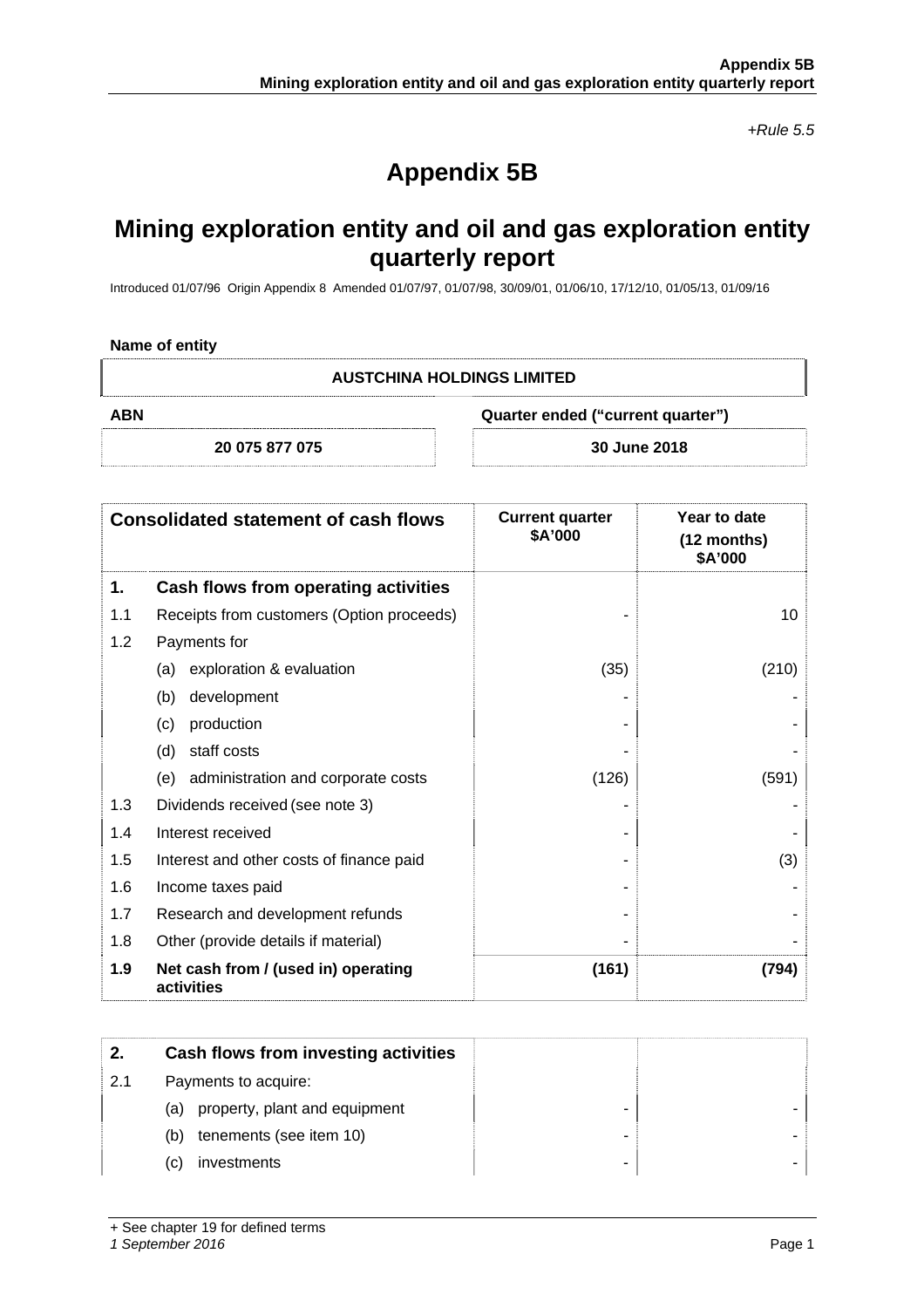|                                                                               | <b>Appendix 5B</b> |
|-------------------------------------------------------------------------------|--------------------|
| Mining exploration entity and oil and gas exploration entity quarterly report |                    |

|                  | <b>Consolidated statement of cash flows</b>            | <b>Current quarter</b><br>\$A'000 | Year to date<br>$(12$ months)<br>\$A'000 |
|------------------|--------------------------------------------------------|-----------------------------------|------------------------------------------|
|                  | (d)<br>other non-current assets (security<br>deposits) |                                   | (2)                                      |
| $2.2\phantom{0}$ | Proceeds from the disposal of:                         |                                   |                                          |
|                  | property, plant and equipment<br>(a)                   |                                   |                                          |
|                  | tenements (see item 10)<br>(b)                         |                                   |                                          |
|                  | (c)<br>investments                                     |                                   |                                          |
|                  | (d)<br>other non-current assets (security<br>deposits) |                                   | 5                                        |
| 2.3              | Cash flows from loans to other entities                |                                   |                                          |
| 2.4              | Dividends received (see note 3)                        |                                   |                                          |
| 2.5              | Other (provide details if material)                    |                                   |                                          |
| 2.6              | Net cash from / (used in) investing<br>activities      |                                   | 3                                        |

| 3.   | Cash flows from financing activities                                           |     |     |
|------|--------------------------------------------------------------------------------|-----|-----|
| 3.1  | Proceeds from issues of shares                                                 |     |     |
| 3.2  | Proceeds from issue of convertible notes                                       |     |     |
| 3.3  | Proceeds from exercise of share options                                        |     |     |
| 3.4  | Transaction costs related to issues of<br>shares, convertible notes or options |     |     |
| 3.5  | Proceeds from borrowings                                                       | 161 | 661 |
| 3.6  | Repayment of borrowings                                                        |     |     |
| 3.8  | Dividends paid                                                                 |     |     |
| 3.9  | Other (provide details if material)                                            |     |     |
| 3.10 | Net cash from / (used in) financing<br>activities                              | 161 | 661 |

| 4.  | Net increase / (decrease) in cash and<br>cash equivalents for the period |       |       |
|-----|--------------------------------------------------------------------------|-------|-------|
| 4.1 | Cash and cash equivalents at beginning of<br>period                      | 116   | 246   |
| 4.2 | Net cash from / (used in) operating<br>activities (item 1.9 above)       | (161) | (794) |
| 4.3 | Net cash from / (used in) investing activities<br>(item 2.6 above)       |       | 3     |
| 4.4 | Net cash from / (used in) financing activities<br>(item 3.10 above)      | 161   | 661   |
| 4.5 | Effect of movement in exchange rates on<br>cash held                     |       |       |
| 4.6 | Cash and cash equivalents at end of<br>period                            | 116   | 116   |

+ See chapter 19 for defined terms

*1 September 2016* Page 2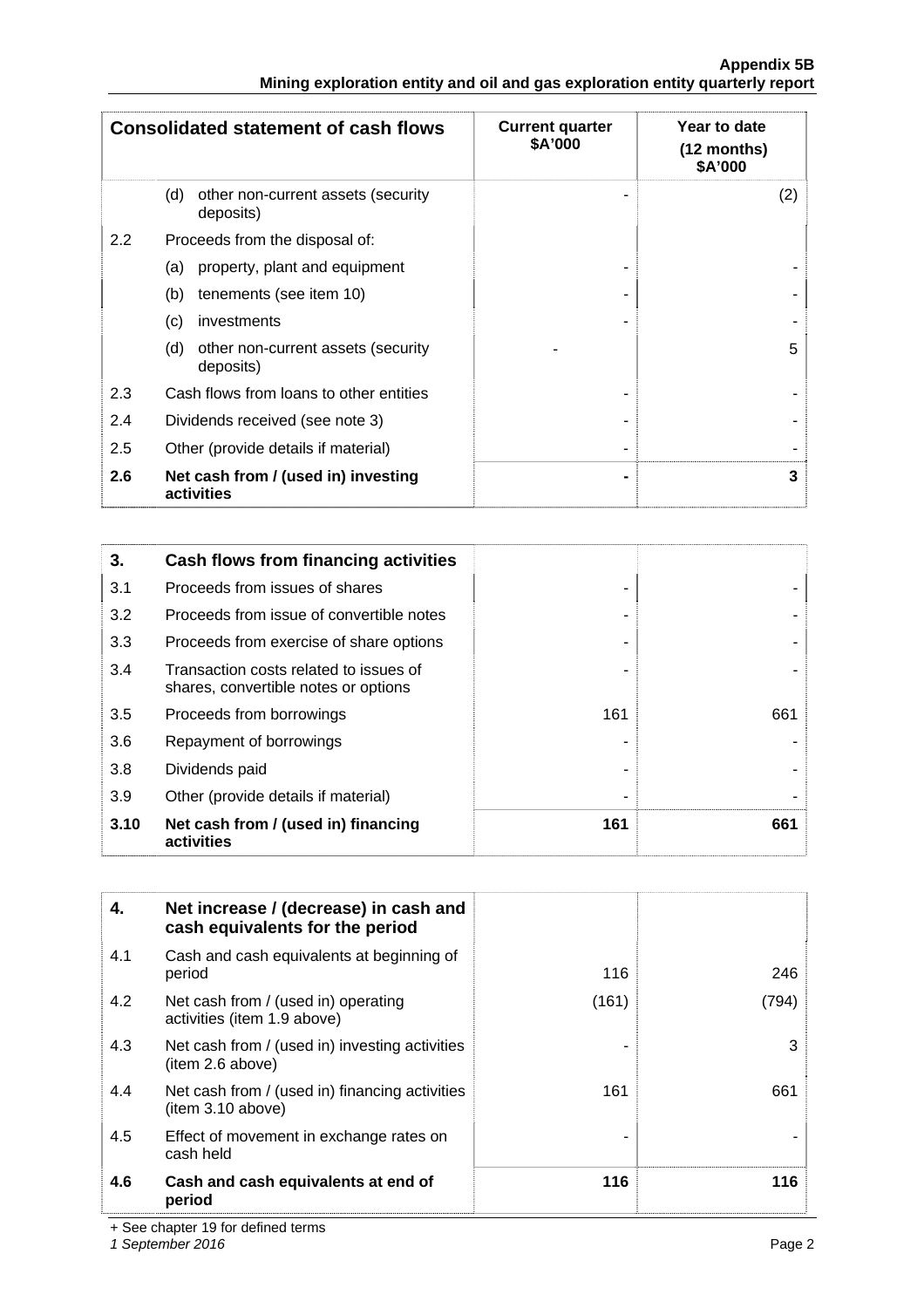| 5.  | Reconciliation of cash and cash<br>equivalents<br>at the end of the quarter (as shown in the<br>consolidated statement of cash flows) to the<br>related items in the accounts | <b>Current quarter</b><br>\$A'000 | <b>Previous quarter</b><br>\$A'000 |
|-----|-------------------------------------------------------------------------------------------------------------------------------------------------------------------------------|-----------------------------------|------------------------------------|
| 5.1 | <b>Bank balances</b>                                                                                                                                                          | 116                               | 116                                |
| 5.2 | Call deposits                                                                                                                                                                 |                                   |                                    |
| 5.3 | <b>Bank overdrafts</b>                                                                                                                                                        |                                   |                                    |
| 5.4 | Other (provide details)                                                                                                                                                       |                                   |                                    |
| 5.5 | Cash and cash equivalents at end of<br>quarter (should equal item 4.6 above)                                                                                                  | 116                               | 116                                |

| 6.  | Payments to directors of the entity and their associates                           | <b>Current quarter</b><br>\$A'000 |  |
|-----|------------------------------------------------------------------------------------|-----------------------------------|--|
| 6.1 | Aggregate amount of payments to these parties included in item 1.2                 |                                   |  |
| 6.2 | Aggregate amount of cash flow from loans to these parties included<br>in item 2.3  |                                   |  |
| 6.3 | Include below any explanation necessary to understand the transactions included in |                                   |  |

items 6.1 and 6.2

Director fees of \$29K were accrued but not paid during the period. No director fees were paid during the period.

The Company received a loan of \$161K from an entity related to Directors as disclosed at item 3.5.

| 7. | Payments to related entities of the entity and their |
|----|------------------------------------------------------|
|    | associates                                           |

7.1 Aggregate amount of payments to these parties included in item 1.2 7.2 Aggregate amount of cash flow from loans to these parties included

| <b>Current quarter</b><br>\$A'000 |  |
|-----------------------------------|--|
|                                   |  |
|                                   |  |

-

7.3 Include below any explanation necessary to understand the transactions included in items 7.1 and 7.2

in item 2.3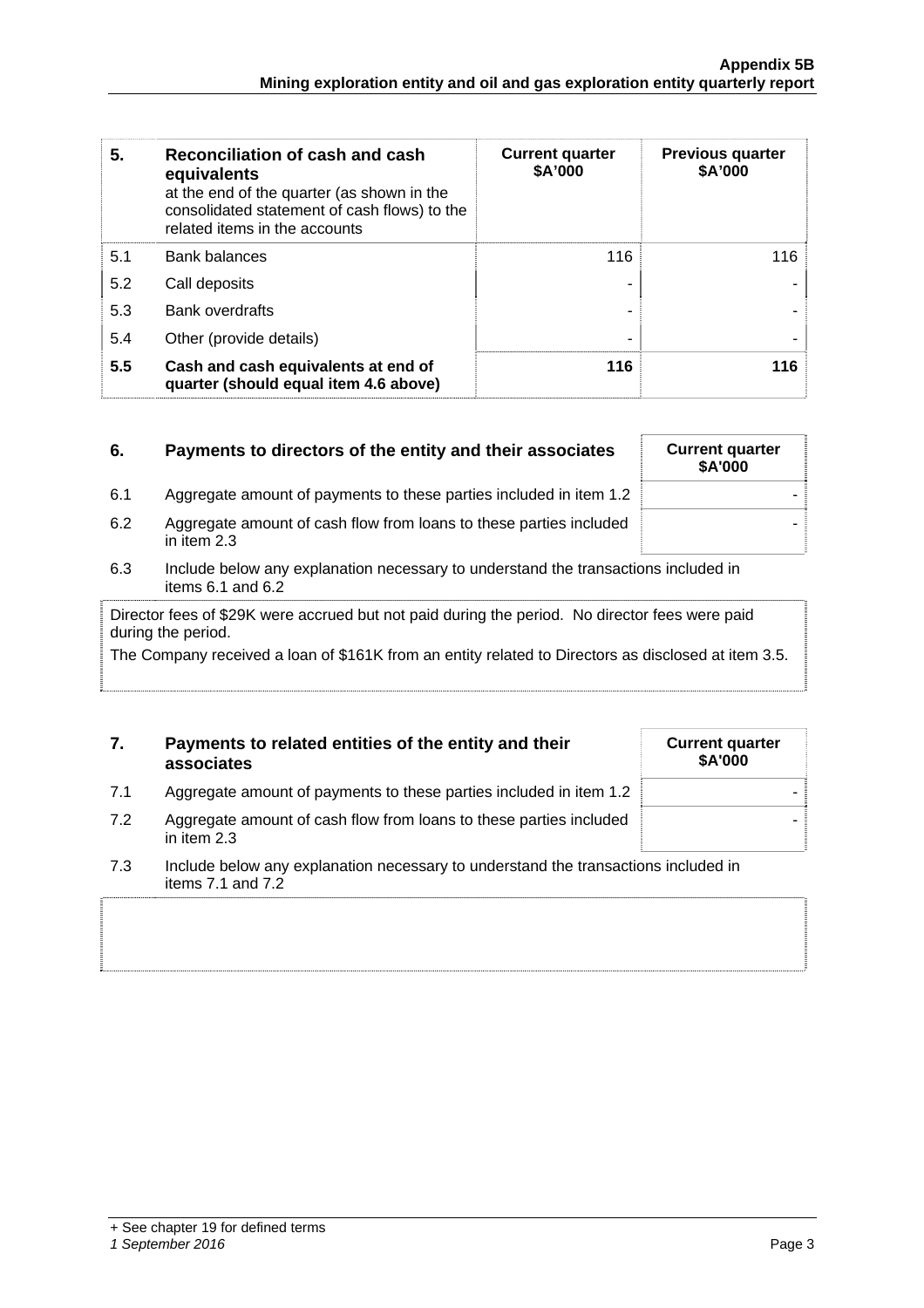| 8.   | <b>Financing facilities available</b><br>Add notes as necessary for an<br>understanding of the position | <b>Total facility amount</b><br>at quarter end<br>\$A'000 | Amount drawn at<br>quarter end<br>\$A'000 |
|------|---------------------------------------------------------------------------------------------------------|-----------------------------------------------------------|-------------------------------------------|
| -8.1 | Loan facilities                                                                                         | ۰                                                         |                                           |
| 8.2  | Credit standby arrangements                                                                             | -                                                         |                                           |
| 8.3  | Other (please specify)                                                                                  | -                                                         |                                           |

8.4 Include below a description of each facility above, including the lender, interest rate and whether it is secured or unsecured. If any additional facilities have been entered into or are proposed to be entered into after quarter end, include details of those facilities as well.

| 9.  | <b>Estimated cash outflows for next quarter</b> | \$A'000         |
|-----|-------------------------------------------------|-----------------|
| 9.1 | Exploration and evaluation                      | 35 <sup>5</sup> |
| 9.2 | Development                                     |                 |
| 9.3 | Production                                      |                 |
| 9.4 | Staff costs                                     |                 |
| 9.5 | Administration and corporate costs              | 150             |
| 9.6 | Other (provide details if material)             |                 |
| 9.7 | <b>Total estimated cash outflows</b>            | 185             |

| 10.  | <b>Changes in</b><br>tenements<br>(items 2.1(b) and<br>$2.2(b)$ above)                            | <b>Tenement</b><br>reference<br>and<br>location | Nature of interest | Interest at<br>beginning<br>of quarter | <b>Interest</b><br>at end of<br>quarter |
|------|---------------------------------------------------------------------------------------------------|-------------------------------------------------|--------------------|----------------------------------------|-----------------------------------------|
| 10.1 | Interests in mining<br>tenements and<br>petroleum tenements<br>lapsed, relinquished<br>or reduced | Nil                                             |                    |                                        |                                         |
| 10.2 | Interests in mining<br>tenements and<br>petroleum tenements<br>acquired or increased              | Nil                                             |                    |                                        |                                         |